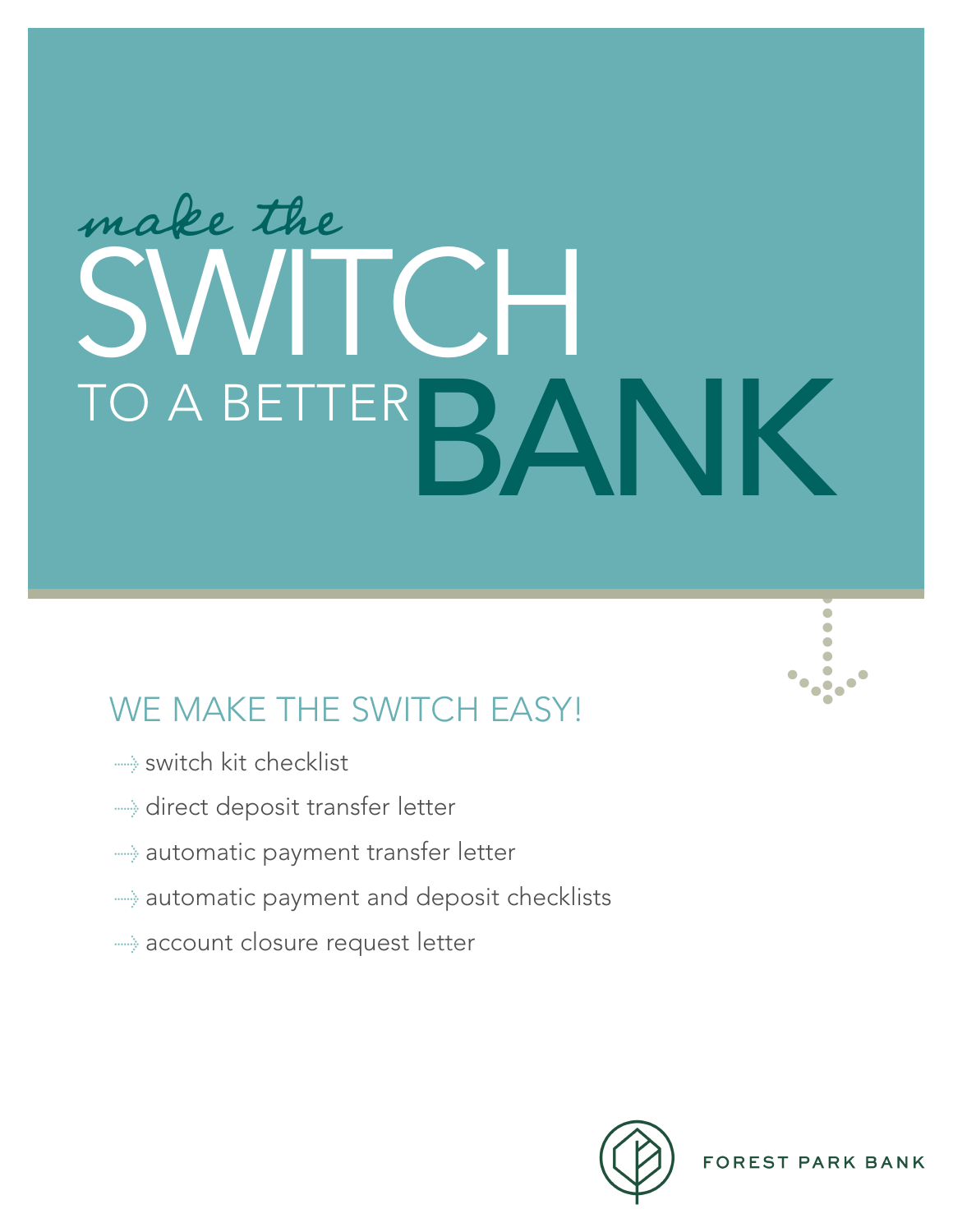## SWITCH KIT CHECKLIST



#### Thank you for choosing Forest Park National Bank We are dedicated to ensuring that your transition is a smooth one.



• Call us at 708.771.3700, or visit one of our branches and we will be happy to assist you.

to make your money work harder for you.

your banking will be easier. Our banking team will be better able to help you manage your finances and find ways

#### We're here to help make the switch easy! Thanks again for choosing Forest Park National Bank!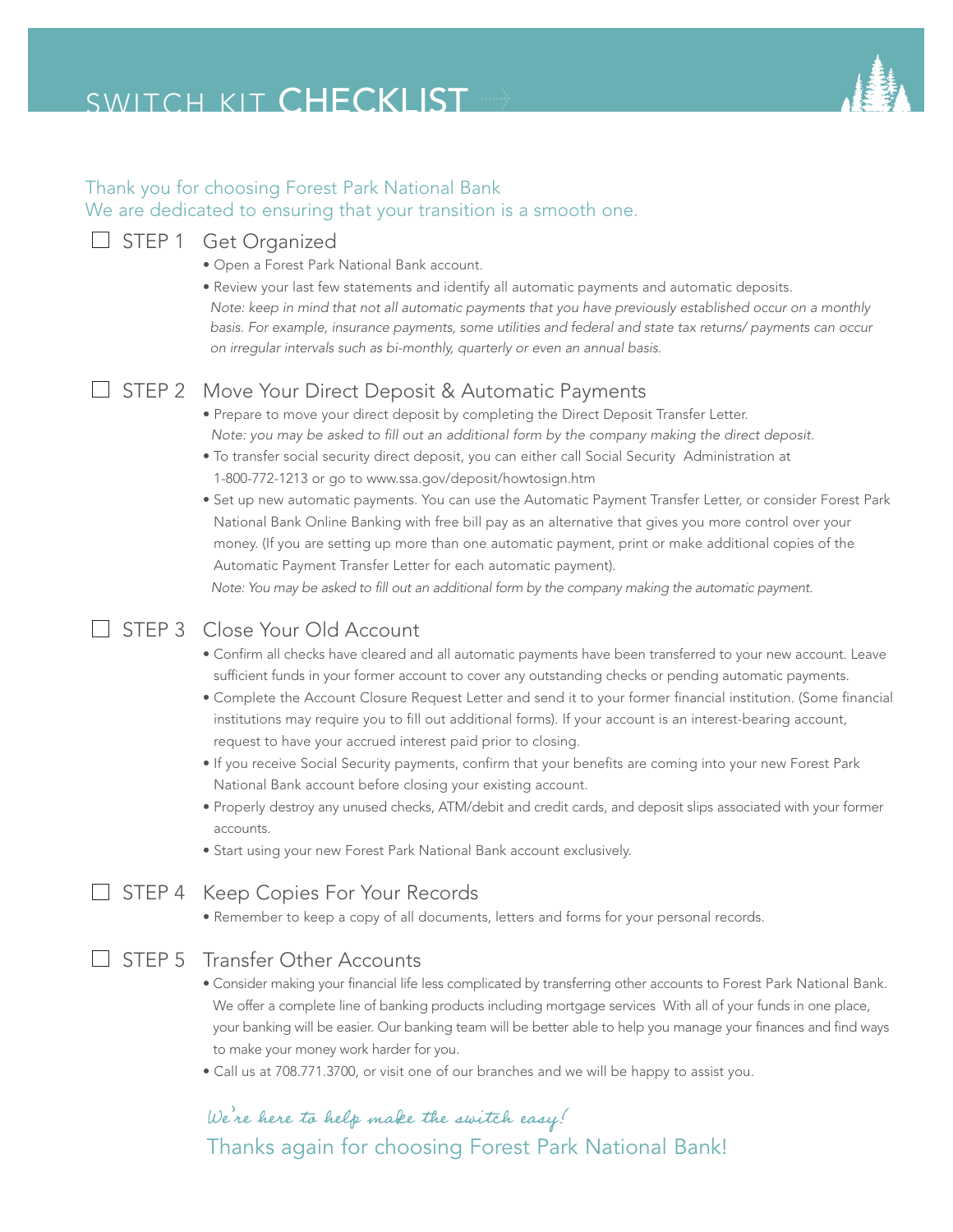## DIRECT DEPOSIT TRANSFER LETTER

Complete this form for every company (i.e. employer, vendor) initiating a direct deposit to your account. Then, give this signed form, along with a voided check from your new Forest Park National Bank account, to the party making the direct deposit.

| Company Information:                                                                                  |                                             |  |                                                        |                                   |                |  |
|-------------------------------------------------------------------------------------------------------|---------------------------------------------|--|--------------------------------------------------------|-----------------------------------|----------------|--|
|                                                                                                       |                                             |  |                                                        |                                   |                |  |
|                                                                                                       |                                             |  |                                                        |                                   |                |  |
|                                                                                                       |                                             |  |                                                        |                                   |                |  |
| Customer Information:                                                                                 |                                             |  |                                                        |                                   |                |  |
|                                                                                                       |                                             |  |                                                        |                                   |                |  |
|                                                                                                       |                                             |  |                                                        |                                   |                |  |
|                                                                                                       |                                             |  |                                                        |                                   |                |  |
|                                                                                                       |                                             |  |                                                        |                                   |                |  |
| Forest Park National Bank Information:                                                                |                                             |  |                                                        |                                   |                |  |
| Routing Number: 0719-2166-8                                                                           |                                             |  | Joe Smith<br>1234 Anystreet Court<br>Anycity, AA 12345 |                                   | 1234           |  |
|                                                                                                       |                                             |  | Pay to the order of ________                           |                                   | <b>Dollars</b> |  |
|                                                                                                       |                                             |  |                                                        | 123456789    123456789123    1234 |                |  |
|                                                                                                       |                                             |  |                                                        |                                   |                |  |
|                                                                                                       |                                             |  | Routing<br>Number                                      | Account<br>Check<br>Number Number |                |  |
| Deposit Information:                                                                                  |                                             |  |                                                        |                                   |                |  |
| Note: You can route your direct deposit to more than one account, if your employer allows.            |                                             |  |                                                        |                                   |                |  |
| 1. Account Type:                                                                                      |                                             |  | 2. Account Type:                                       |                                   |                |  |
| Checking or Money Market                                                                              |                                             |  | □ Checking or Money Market                             |                                   |                |  |
| $\Box$ Savings                                                                                        | $\Box$ Savings                              |  |                                                        |                                   |                |  |
| Account Number: Network and Account Number:                                                           |                                             |  |                                                        |                                   |                |  |
| Amount \$ or % (circle one) ________________                                                          | Amount \$ or % (circle one) _______________ |  |                                                        |                                   |                |  |
|                                                                                                       |                                             |  |                                                        |                                   |                |  |
| Forest Park National Bank account(s) indicated above, and authorize the bank to accept such deposits. |                                             |  |                                                        |                                   |                |  |
|                                                                                                       |                                             |  |                                                        |                                   |                |  |
|                                                                                                       |                                             |  |                                                        |                                   |                |  |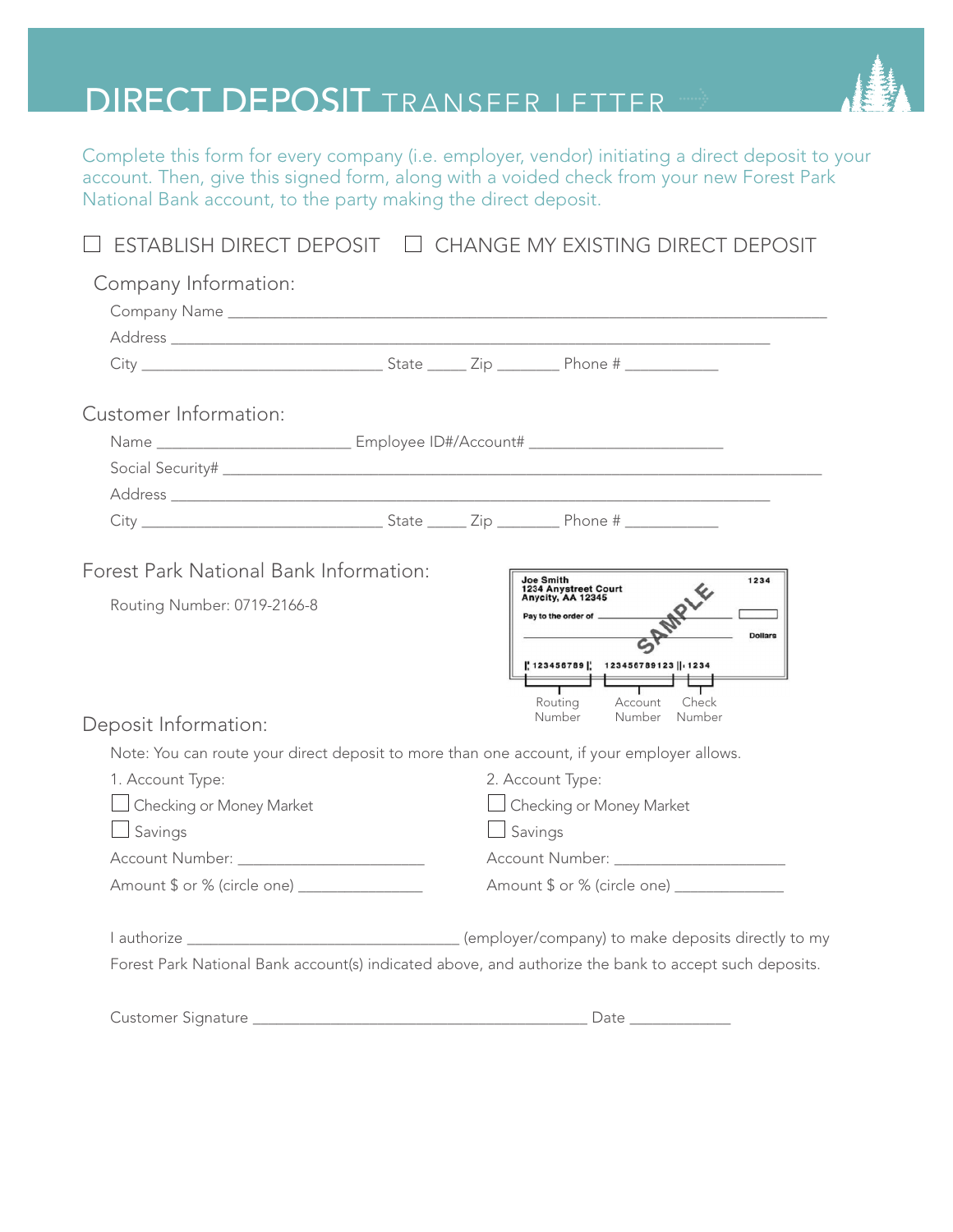## AUTOMATIC PAYMENT TRANSFER LETTER

Complete and sign this form for every company initiating an automatic payment to your account. Then, give this signed form, along with a voided check from your new Forest Park National Bank account, to the company receiving the automatic payment.

|                                                                                           |  | ESTABLISH AUTOMATIC PAYMENT □ CHANGE MY EXISTING AUTOMATIC PAYMENT                                                                                                                                                            |
|-------------------------------------------------------------------------------------------|--|-------------------------------------------------------------------------------------------------------------------------------------------------------------------------------------------------------------------------------|
| Company Information:                                                                      |  |                                                                                                                                                                                                                               |
|                                                                                           |  |                                                                                                                                                                                                                               |
|                                                                                           |  |                                                                                                                                                                                                                               |
|                                                                                           |  |                                                                                                                                                                                                                               |
|                                                                                           |  |                                                                                                                                                                                                                               |
| Customer Information:                                                                     |  |                                                                                                                                                                                                                               |
|                                                                                           |  |                                                                                                                                                                                                                               |
|                                                                                           |  | Address entertainment and the contract of the contract of the contract of the contract of the contract of the contract of the contract of the contract of the contract of the contract of the contract of the contract of the |
|                                                                                           |  |                                                                                                                                                                                                                               |
| Routing Number: 0719-2166-8<br>Account Number:<br>Savings $\Box$ Checking or Money Market |  | <b>Joe Smith</b><br>1234<br>1234 Anystreet Court<br>Anycity, AA 12345<br>Pay to the order of ______<br><b>Dollars</b><br>   123456789    123456789123    1234<br>Routing<br>Account<br>Check<br>Number Number<br>Number       |
|                                                                                           |  | Park National Bank account(s) indicated above, and authorize the bank to accept such payments.                                                                                                                                |
|                                                                                           |  |                                                                                                                                                                                                                               |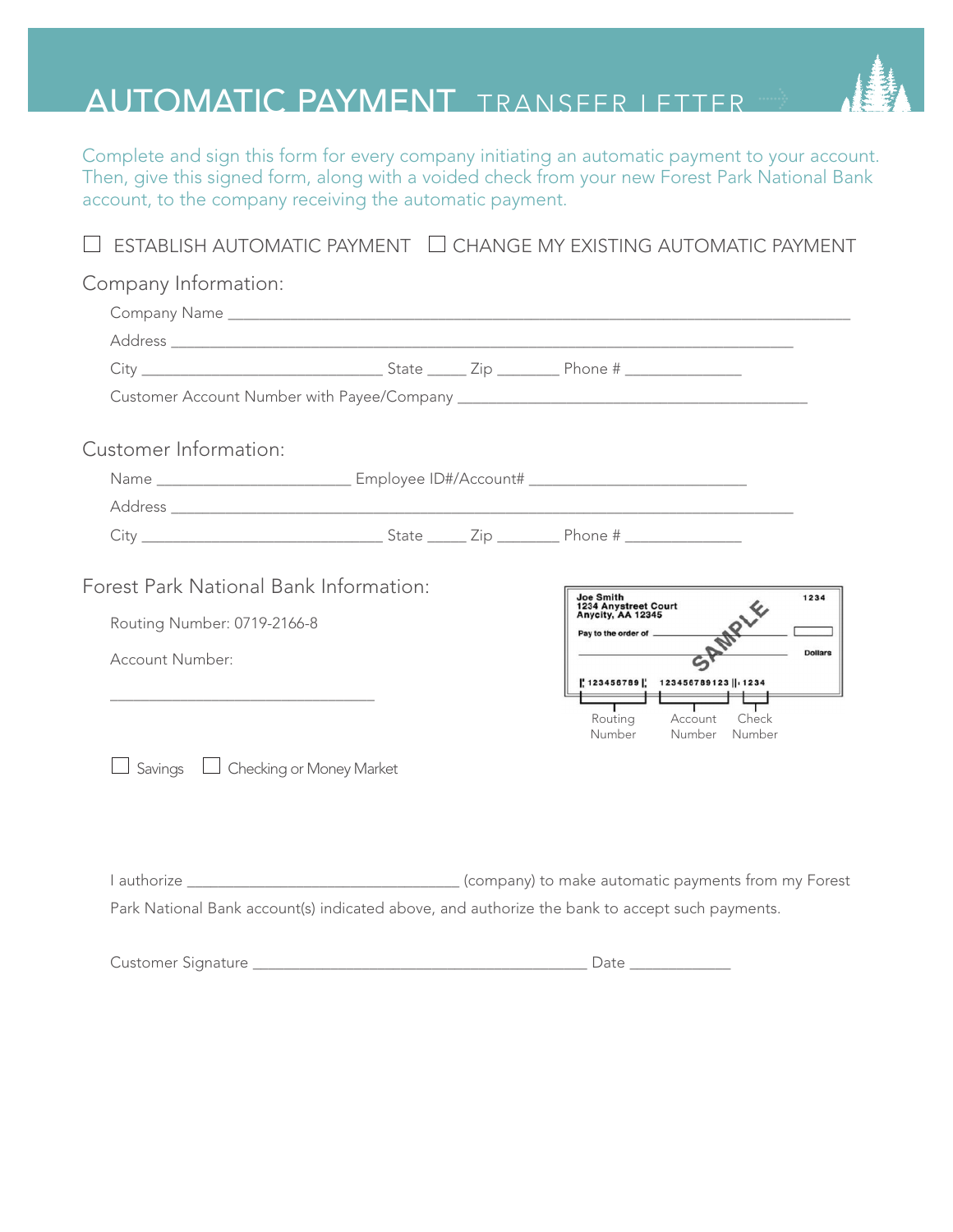### Automatic Payment Checklist

| Payment            | Company | Account # | Date of Payment |
|--------------------|---------|-----------|-----------------|
| Mortgage/Rent      |         |           |                 |
| Auto Loans         |         |           |                 |
| Insurance:<br>Life |         |           |                 |
| Home Owner's       |         |           |                 |
| Car                |         |           |                 |
| Pet                |         |           |                 |
| Other              |         |           |                 |
| Credit Cards       |         |           |                 |
| Gas/Oil            |         |           |                 |
| Electric           |         |           |                 |
| Cable TV           |         |           |                 |
| Telephone          |         |           |                 |
| Cell Phone         |         |           |                 |
| Water/Sewer        |         |           |                 |
| Garbage            |         |           |                 |
| Internet Provider  |         |           |                 |
| Health Club        |         |           |                 |
| Investments        |         |           |                 |
| IRA/Retirement     |         |           |                 |
| Charities          |         |           |                 |
| Daycare            |         |           |                 |
| Other              |         |           |                 |

#### Automatic Deposit Checklist

| Payment                  | Company | Account # | Date of Payment |
|--------------------------|---------|-----------|-----------------|
| Employee Payroll         |         |           |                 |
| Pension/Retirement Plans |         |           |                 |
| Social Security          |         |           |                 |
| Investment Incomes       |         |           |                 |
| Other                    |         |           |                 |